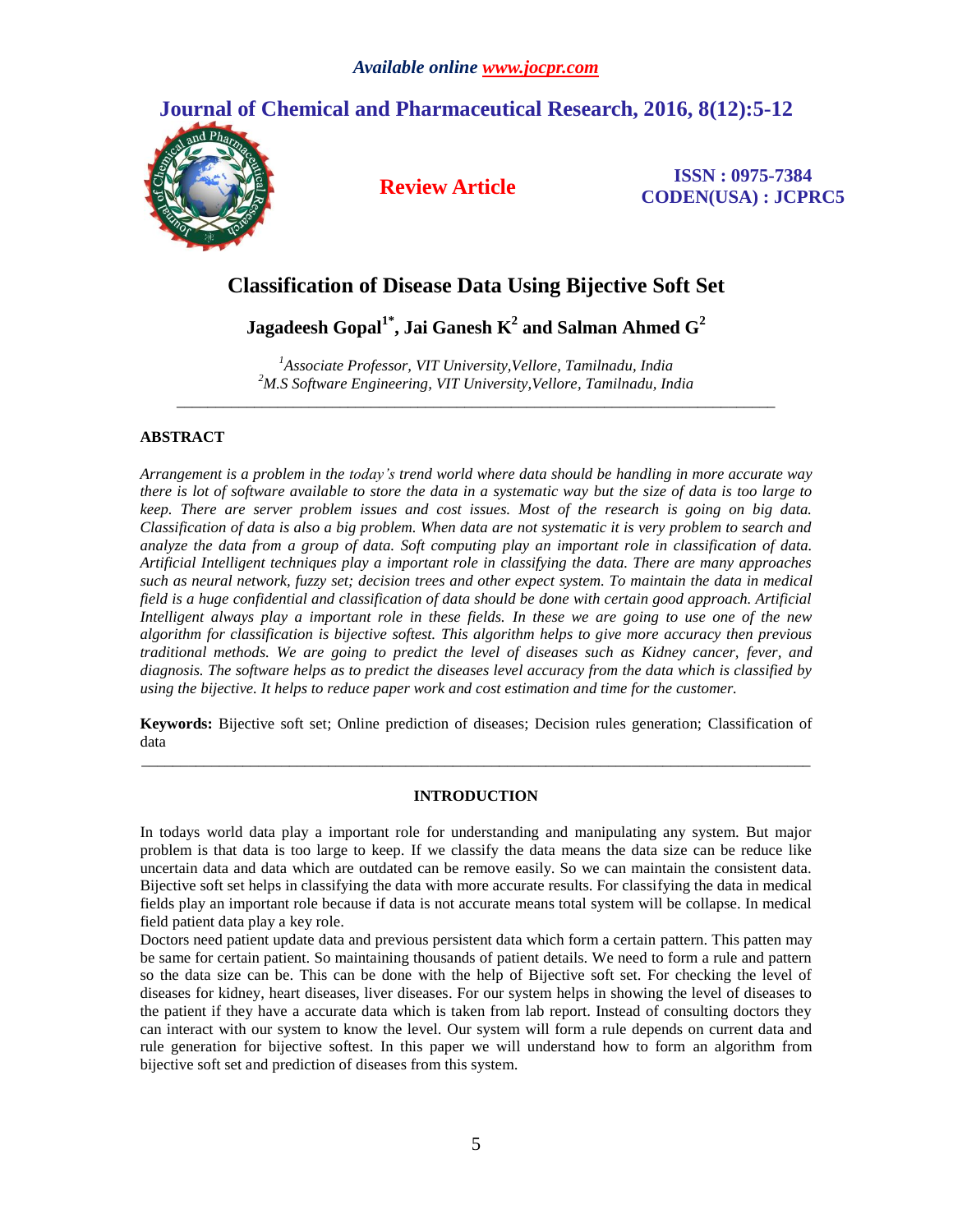# **SIMILAR WORK**

\_\_\_\_\_\_\_\_\_\_\_\_\_\_\_\_\_\_\_\_\_\_\_\_\_\_\_\_\_\_\_\_\_\_\_\_\_\_\_\_\_\_\_\_\_\_\_\_\_\_\_\_\_\_\_\_\_\_\_\_\_\_\_\_\_\_\_\_\_\_\_\_

Molodstov first started to work on Soft set theory to solve data problem which is not solved by previous methods He has apply Soft set theory in many practical problems in field such as engineering and medical science. About Ella Hassanien proposed the artificial intelligent techniques by analysis breast cancer based on rough set model. Aktasand Cagman has done in the concept of rough set with the help of softest theory for the purpose of prediction. Maji also proposed a model for decision making with additional studied on softest. Pawlak's and Iwinski"s proposed a model in rought set with according to the soft set rule generation. K.Gong et al have proposed a operation set with the help of soft set.

## **MOTIVATION FACTOR**

The motivation of this paper is started from CMC hospital. Where, huge number of patient visits all over the world. Storing the patient details in the hospital plays a very important role. But the data is too large to store in the server and checking patient details takes lot of time. Same Patient visit often to hospital for different diseases related causes;

But certain patient can have same disease related to one another. Some patient can have same inheritance relation. So classifying the data helps the hospital to search and reducing the sector of data play a very important role. So this helps me to classify the data with an idea of new approach bijective soft set. All the sample data is taken from CMC database. The data was taken from diseases like kidney Cancer, liver diseases, fever and diagnosis etc.

### **Overall structure**



## **PRELIMINARIES**

#### **Soft set theory**

Let's understand the basic notions of soft sets approach. Let we can take U be the initial universe of any objects and e can be considered as set of parameters in relation to objects in U. Parameters are often, characteristics, attributes or properties of objects[10].

**Definition 1**: A pair (f, a) is called a soft set over U, where f is a mapping given by

 $f: a \rightarrow p(U)$ 

In other words, a soft set over U is a parameterized family of subsets of the universe U. For  $e \in a$ ,  $f(e)$  may be considered as the set of e - elements of the soft set (f, a) or as the set of e - approximate elements of the soft set.

## **Bijective soft set theory**

In overall section U refers to an initial universe, e is a set of parameters,  $p(U)$  is the power set of and a ⊆e.[4]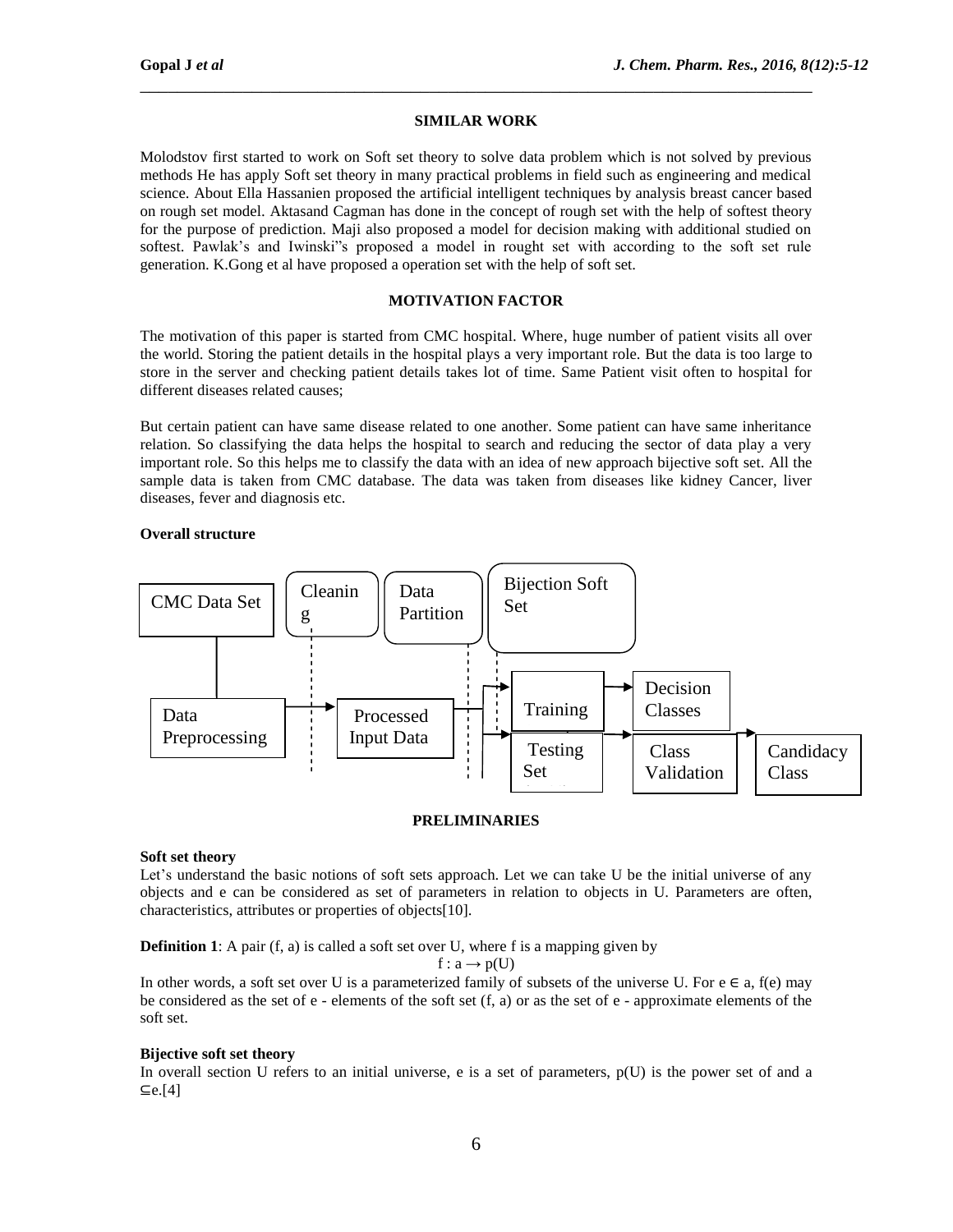**Definition 2**: Let (f, b) be a soft set over a common universe U, where f is a mapping  $f : b \rightarrow p(U)$  and b is nonempty parameter set. We say that  $(f, b)$  is a bijective soft set, if  $(f, b)$  such that a) Ue∈b  $f(e) = U$ .

\_\_\_\_\_\_\_\_\_\_\_\_\_\_\_\_\_\_\_\_\_\_\_\_\_\_\_\_\_\_\_\_\_\_\_\_\_\_\_\_\_\_\_\_\_\_\_\_\_\_\_\_\_\_\_\_\_\_\_\_\_\_\_\_\_\_\_\_\_\_\_\_

b) For any two parameters ei, ej  $\Box$  b, ei  $\neq$  ej, f(ei)∩f(ej) = Ø

c) In other words, Suppose  $y \subseteq p(U)$  and  $y = \{f(e1), f(e2), \ldots, f(en)\}\)$ , e1, e2, ..., en  $\in \mathbb{b}$ . From definition 2, the mapping f : b  $\rightarrow$ p(U) can be transformed to the mapping f : b  $\rightarrow$ y, which is a bijective function. i.e. for every y  $\in$ Y, there is exactly one parameter e  $\in$ b such that  $f(e) = v$  and no unmapped element remains in both b and y.[1]

## **And operation**

**Definition 3:** (See [10]) And operation on two soft sets. If  $(f, a)$  and  $(g, b)$  are two soft sets then " $(f, a)$ " a)And(g, b)'' denoted by (f, a)  $\Lambda$ (g, b) is defined by (f, a)  $\Lambda$ (g, b) = (h, a × b), where H( $\alpha$ ,  $\beta$ ) = f( $\alpha$ )  $\cap$  g( $\beta$ ),  $∀(α, β) ∈ a × b.[4]$ 

**Definition 4**: Suppose that  $(f, e)$  and  $(g, b)$  are two bijective soft sets over common universe U.  $(h, c) = (f, d)$ e) ∧(g, b) is a bijective soft set.[4]

## **Restricted and operation**

**Definition 5:** (Restricted And Operation on a Bijective Soft Set and a Subset of Universe). Let  $U = \{o1, o2,$ . . . , on} be a common universe, x be a subset of U, and (f , e) be a bijective soft set over U. The operation of ''(f , e) restricted AND x'' denoted by

(f, e) $\land \sim x$  is defined by Ue ∈ e {f(e): f(e) ⊆x}[4].

### **BIJECTIVE SOFT BASED ON CLASSIFICATION**

## **Bijective soft set based on classification - proposed algorithm**

In the new Bijective soft set based classification algorithm, the rules generation is achieved by using And, Restricted And operations in bijective soft set theory. It starts with constructing bijective soft set and apply And, Restricted And operations the finally propose classification rules.

Algorithm Bijective – Soft set Classification (BSCLASS)

Input: Data set D

Output: A set of Rules R

Step 1: Construct bijective soft set for all conditional attributes (fi,ei) for  $i=1$  to n-1, n is the number of attributes.

Step 2: Construct bijective soft set for decision attribute (g, b).

Step 3: Apply AND operation on the bijective soft set (fi,ei). And result to be stored in (H,C).

Step 4: Apply the Restricted AND operation (h, c) and decision attribute (g, b).

"(fi, ei) restricted AND  $(g, b)$ ", for i=1 to n-1 and store the result in  $(f, d)$ 

Step 5: Obtain the decision rules from each bijective soft set  $(f, d)$ 

#### **Numerical Example**

#### **Table 1: Sample Report Data**

| Object     | <b>Attribute-1</b> | <b>Attribute-2</b> | <b>Attribute-3</b> | <b>Decision</b> |
|------------|--------------------|--------------------|--------------------|-----------------|
| Patient-1  | 10.2               | 10                 | 10.4               | LEVEL-1         |
| Patient-2  | 11                 | 11.5               | 11.3               | LEVEL-3         |
| Patient-3  | 11.8               | 110.6              | 10.9               | LEVEL-2         |
| Patient-4  | 10.4               |                    | 10.8               | LEVEL-1         |
| Patient-5  | 10.3               | 10.5               | ، 1                | LEVEL-1         |
| Patient-6  | 10                 | 10.8               | 10.7               | LEVEL-1         |
| Patient-7  | 11.7               | 11                 | 11                 | LEVEL-3         |
| Patient-8  | 11.8               | 10.5               | 10                 | LEVEL-2         |
| Patient-9  | 10.9               | 11.7               | 10.5               | LEVEL-1         |
| Patient-10 | 11.5               | 11.2               | 10.3               | LEVEL-3         |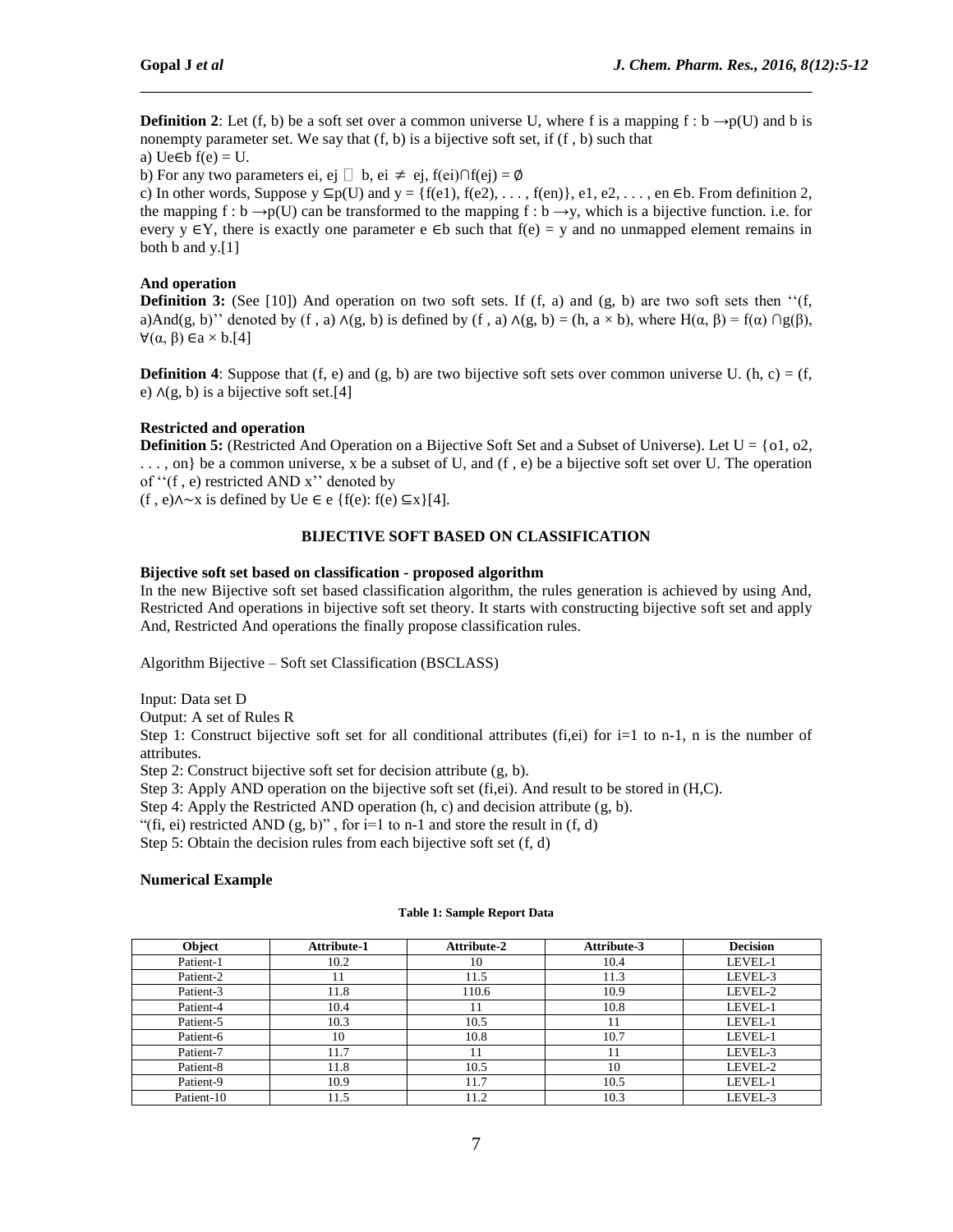Let's take p1,p2,p3,p4,p5,p6,p7,p8,p9,p10 are patient conditional attribute.

Step 1: Conditional attributes helps to construct bijective softest  $(s1,$  Attribute-1) = {p1, p4, p5, p6, p9} {p2, p3, p7, p8, p10}  $(s2, \text{Attribute-2}) = \{p1, p3, p5, p6, p8\}$  {p2, p4, p7, p9, p10}  $(s3,$  Attribute-3) = {p1, p3, p4, p6, p8, p9, p10} (p2, p5, p7}

Step 2: Decision attributes helps to construct bijective softest Decision (1) = { $p1, p4, p5, p6, p9$ } Decision (2) = { $p3, p8$ } Decision (3) = { $p2$ ,  $p7$ ,  $p10$ }

Step 3: Apply and operation on the bijective soft set (fi, ai). Table 2 shows tabular form of this And operation.

\_\_\_\_\_\_\_\_\_\_\_\_\_\_\_\_\_\_\_\_\_\_\_\_\_\_\_\_\_\_\_\_\_\_\_\_\_\_\_\_\_\_\_\_\_\_\_\_\_\_\_\_\_\_\_\_\_\_\_\_\_\_\_\_\_\_\_\_\_\_\_\_

| <b>Objects</b>  | R1             | R <sub>2</sub> | R <sub>3</sub> | R <sub>4</sub> | R <sub>5</sub> | R <sub>6</sub> | R7             | R8  |
|-----------------|----------------|----------------|----------------|----------------|----------------|----------------|----------------|-----|
| P1              | Yes            | No             | Yes            | No             | No             | No             | N <sub>o</sub> | No  |
| P <sub>2</sub>  | N <sub>o</sub> | No             | No             | No             | No             | Yes            | No             | Yes |
| P <sub>3</sub>  | No             | No             | No             | No             | Yes            | No             | Yes            | No  |
| P <sub>4</sub>  | N <sub>o</sub> | Yes            | Yes            | No             | No             | No             | No             | No  |
| P <sub>5</sub>  | Yes            | No             | No             | Yes            | No             | No             | N <sub>o</sub> | No  |
| P <sub>6</sub>  | Yes            | No             | Yes            | No             | No             | No             | N <sub>o</sub> | No  |
| P7              | N <sub>o</sub> | No             | No             | No             | No             | Yes            | N <sub>o</sub> | Yes |
| P8              | N <sub>o</sub> | No             | No             | No             | Yes            | No             | Yes            | No  |
| P <sub>9</sub>  | N <sub>o</sub> | Yes            | Yes            | No             | N <sub>0</sub> | N <sub>o</sub> | No             | No  |
| P <sub>10</sub> | No             | No             | No             | No             | No             | Yes            | Yes            | No  |

**Table 2: Tabular Form of (s1, p1) ^ (s2, p2) ^ (s3, p3)**

Figure: Yes=match, No=No match

Where R1 = {P1, P4, P5, P6, P9}  $\land$  {P1, P3, P5, P6, P8} = {P1, P5, P6}  $R2 = \{P1, P4, P5, P6, P9\} \wedge \{P2, P4, P7, P9, P10\} = \{P4, P9\}$  $R3 = \{P1, P4, P5, P6, P9\} \wedge \{P1, P3, P4, P6, P8, P9, P10\} = \{P1, P4, P6, P9\}$  $R4 = \{P1, P4, P5, P6, P9\} \wedge \{P2, P5, P7\} = \{P5\}$  $R5 = \{P2, P3, P7, P8, P10\} \wedge \{P1, P3, P5, P6, P8\} = \{P3, P8\}$  $R6 = \{P2, P3, P7, P8, P10\} \wedge \{P2, P4, P7, P9, P10\} = \{P2, P7, P10\}$  $R7 = \{P2, P3, P7, P8, P10\} \wedge \{P1, P3, P4, P6, P8, P9, P10\} = \{P3, P8, P10\}$  $R8 = \{P2, P3, P7, P8, P10\} \wedge \{P2, P5, P7\} = \{P2, P7\}$ 

 $(f1, a1) ∧ (f2, a2) ∧ (f3, a3) = (h, c)$ (h, c) = {{P1, P5, P6}, {P4, P9}, {P1, P4, P6, P9}, {P5}, {P3, P8}, {P2, P7, P10}, {P3, P8, P10}, {P2, P7}}

Step 4: Apply the restricted And operation (h, c) and decision attribute (g, d).  $(h, c)$  ∧∼d $(1) = \{\{P1, P5, P6\}, \{P4, P9\}\}\$  $(h, c)$  ∧∼d $(2) = \{P3, P8\}$  $(h, c)$  ∧∼d $(3) = \{P2, P7, P10\}$  $(f, b) = \{ \{P1, P5, P6\}, \{P4, P9\}, \{P3, P8\}, \{P2, P7, P10\} \}$ 

Step 5: Generating decision rules based on restricted And result (f, b). The following deterministic decision rules are extracted: If Attribure-1 = 10.0 to 10.9 and Attribure-2 = 10.0 to 10.9= $>$ decision = 1 If Attribure-1 = 10.0 to 10.9 and Attribure-2 = 11.0 to 11.9=>decision = 1 If Attribure-1 = 11.0 to 11.9 and Attribure-2 = 10.0 to 10.9= $>$ decision = 2

If Attribure-1 = 11.0 to 11.9 and Attribure-1 = 11.0 to 11.9= $>$ decision = 3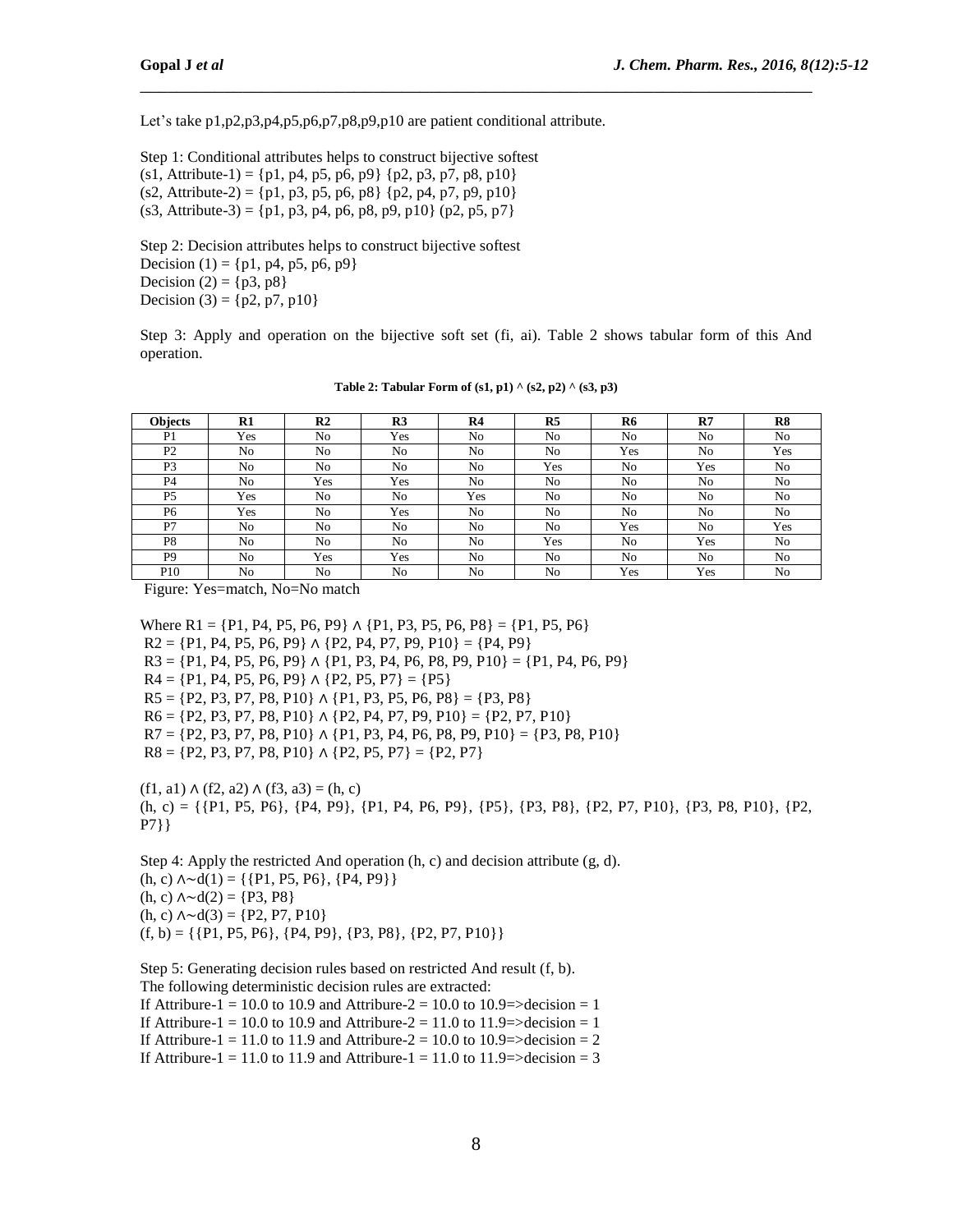# **BIJECTIVE SOFT SET BASED ON CLASSIFICATION**

\_\_\_\_\_\_\_\_\_\_\_\_\_\_\_\_\_\_\_\_\_\_\_\_\_\_\_\_\_\_\_\_\_\_\_\_\_\_\_\_\_\_\_\_\_\_\_\_\_\_\_\_\_\_\_\_\_\_\_\_\_\_\_\_\_\_\_\_\_\_\_\_

Classification is a data mining technique used to predict group membership for data instances. The classification algorithm learns from the training set and builds a model. The model is used to classify new objects. In this work, classification accuracy of the proposed approach is compared to two different classifiers Naïve Byes and decision table used for computing the Precision, Recall and F-measure.

## **Data description**

Data sets are taken from the CMC hospital where classifying the data is a huge problem. Diseases data such as fever, kidney cancer, liver diseases and other diagnosis data sets. For experimental analysis we have taken this data set for practical propose.

# **VALIDATION MEASURES**

## **Precision**

It is defined by accuracy provided that a specific class has been predicted. Precision=tp / (tp+fp)

Where tp and fp are the numbers of true positive and false positive respectively;

## **Recall**

Recall is also known as sensitivity. It is measure of the ability of a prediction model to select instance of a certain class from a data sets. Its value is corresponds to the true positive rate.

Recall (or) Sensitivity = tp / (tp + fn)

## **F-measure**

It is defined as combining precision and recall is the harmonic mean of precision and recall, the traditional F-measure or balanced F-score of

F-Measure = (2\*Precision\*Recall) / (Precision + Recall)

## **Table 3: Performance analysis of classification algorithms on breast cancer data set**

|                          | <b>Classification Algorithm</b>                |                       |                    |  |  |  |
|--------------------------|------------------------------------------------|-----------------------|--------------------|--|--|--|
| <b>Accuracy Measures</b> | <b>Bijective soft set based classification</b> | <b>Decision Table</b> | <b>Naïve Bayes</b> |  |  |  |
| Precision                | 0.98                                           | 0.44                  | 0.9                |  |  |  |
| Recall                   |                                                | 0.667                 | 0.889              |  |  |  |
| F-Measure                | 0.99                                           | 0.533                 | 0.882              |  |  |  |

**Table 4: Performance analysis of classification algorithms on Pima Indian diabetes data set**

|                          | <b>Classification Algorithm</b>                |                       |                    |  |  |  |
|--------------------------|------------------------------------------------|-----------------------|--------------------|--|--|--|
| <b>Accuracy Measures</b> | <b>Bijective soft set based classification</b> | <b>Decision Table</b> | <b>Naïve Bayes</b> |  |  |  |
| Precision                | 0.96                                           | 0.78                  | 0.84               |  |  |  |
| Recall                   | 0.92                                           | 0.64                  | 0.73               |  |  |  |
| F-Measure                | 0.94                                           | 0.71                  | 0.65               |  |  |  |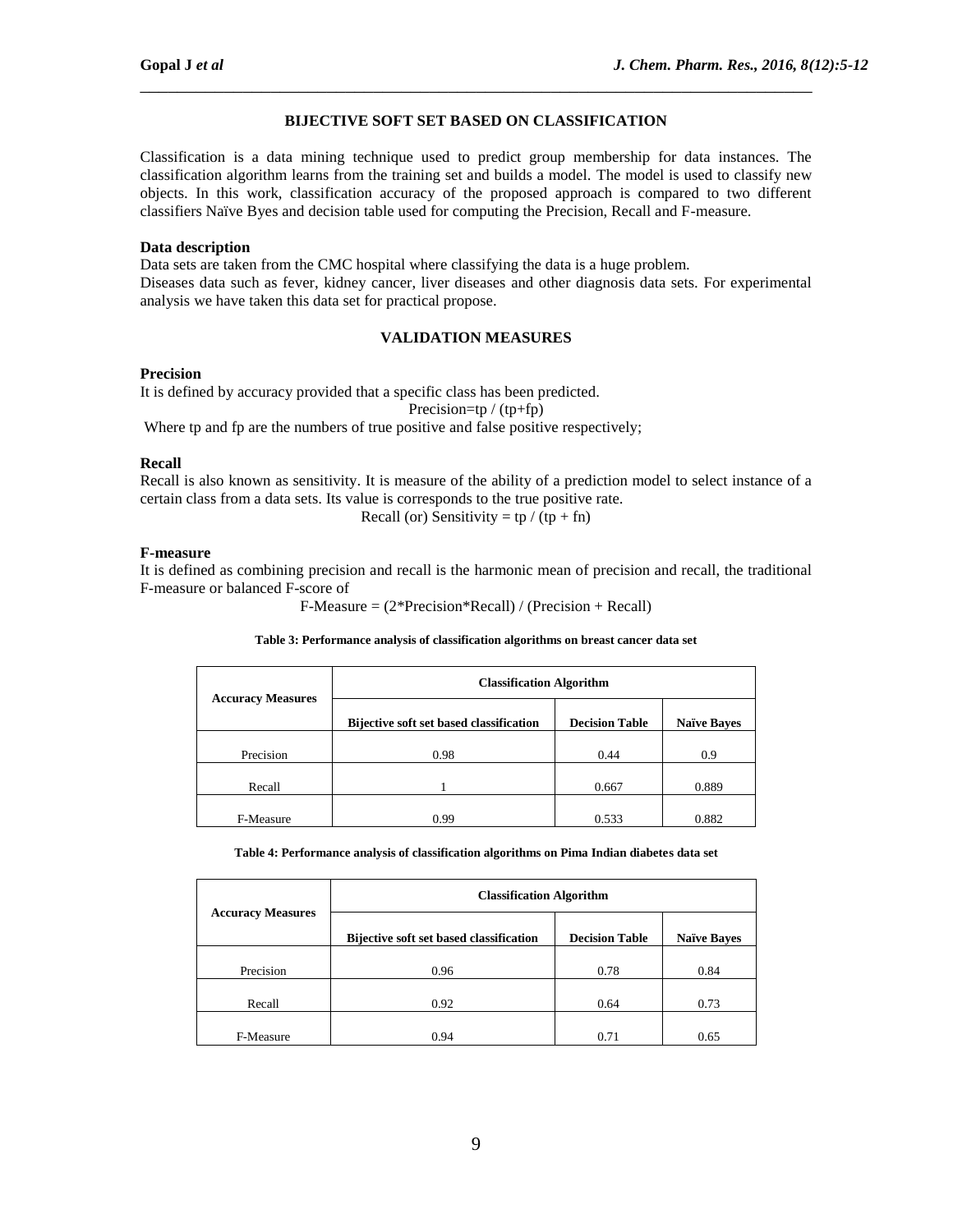Tables 3, 4 and 5 helps to predict performance analysis of the classification algorithm on breast cancer from other two dataset such as Pima Indians diabetes and liver-disorders dataset; Bijective soft set performs better approaches then other two approaches.

\_\_\_\_\_\_\_\_\_\_\_\_\_\_\_\_\_\_\_\_\_\_\_\_\_\_\_\_\_\_\_\_\_\_\_\_\_\_\_\_\_\_\_\_\_\_\_\_\_\_\_\_\_\_\_\_\_\_\_\_\_\_\_\_\_\_\_\_\_\_\_\_



**Figure 1: Comparative analysis of classification algorithms for breast cancer data set**



**Figure 2: Comparative analysis of classification algorithms for Pima Indian diabetes data set**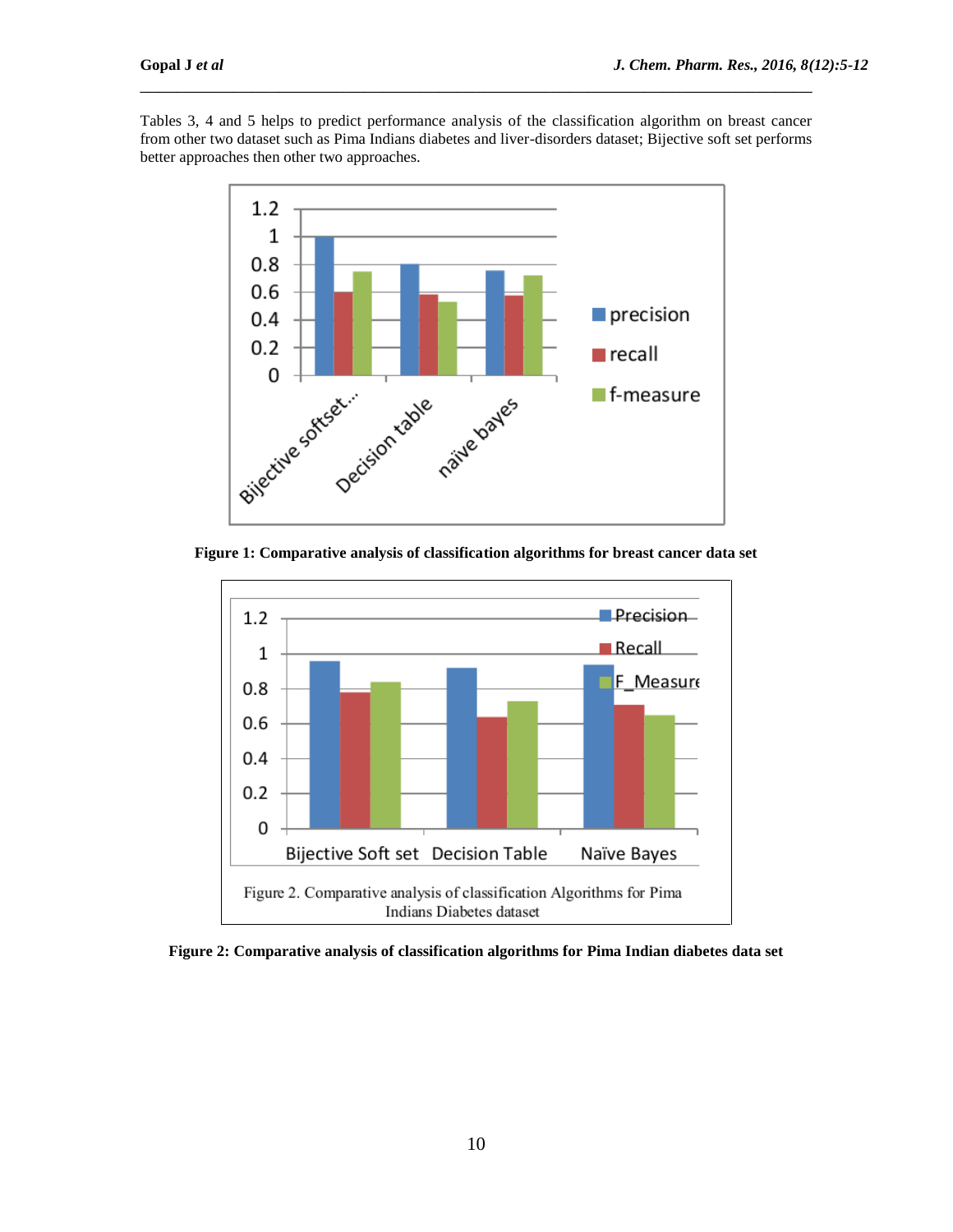| <b>Attributes</b>            | Normalized value      | <b>Classification</b> |
|------------------------------|-----------------------|-----------------------|
|                              | $09$ -Dec             | Low(1)                |
|                              | $07-Sep$              | Medium $(2)$          |
| Haemoglobin (HB)             | $05$ -Jul             | High(3)               |
|                              | < 5                   | Very high (4)         |
|                              | 40-80                 | Low(1)                |
|                              | 80-120                | Medium $(2)$          |
| Serum urea (SU)              | 120-200               | High(3)               |
|                              | >200                  | Very high (4)         |
|                              | 01-Mar                | Low(1)                |
|                              | 03-May                | Medium (2)            |
| Serum creatine (SC)          | 05-Oct                | High(3)               |
|                              | >10                   | Very high (4)         |
|                              | 0.031-0.99            | Low(1)                |
|                              | 1-1.99                | Medium (2)            |
| Protein (Prot)               | 2-2.99                | High(3)               |
|                              | > 3                   | Very high (4)         |
|                              | 5%-7%                 | Low(1)                |
|                              | 7%-12%                | Medium $(2)$          |
| Weight loss (WL)             | 12%-15%               | High(3)               |
|                              | >15%                  | Very high (4)         |
|                              | 120 to 139 / 80 to 90 | Normal (1)            |
|                              | 140 to 159 / 90 to 99 | Medium (2)            |
| High blood pressure (HBP)    | 160 to 179 / 100      | High(3)               |
|                              | to 109                | Very high (4)         |
|                              | >180/110              |                       |
|                              |                       | High(1)               |
| Abdominal pain (AP)          | ----                  | Medium (2)            |
|                              |                       | Low $(3)$             |
|                              |                       | Reddish yellow (1)    |
| Colour of urine (COU)        |                       | Pale yellow (2)       |
|                              | ----                  | Colour less (3)       |
|                              |                       | Level $(1)$           |
|                              |                       | Level $(2)$           |
| Level of Kidney cancer (KCL) | ----                  | Level $(3)$           |
|                              |                       | Level (4)             |

**Table 5: Components and their classifications with normal values** 

\_\_\_\_\_\_\_\_\_\_\_\_\_\_\_\_\_\_\_\_\_\_\_\_\_\_\_\_\_\_\_\_\_\_\_\_\_\_\_\_\_\_\_\_\_\_\_\_\_\_\_\_\_\_\_\_\_\_\_\_\_\_\_\_\_\_\_\_\_\_\_\_